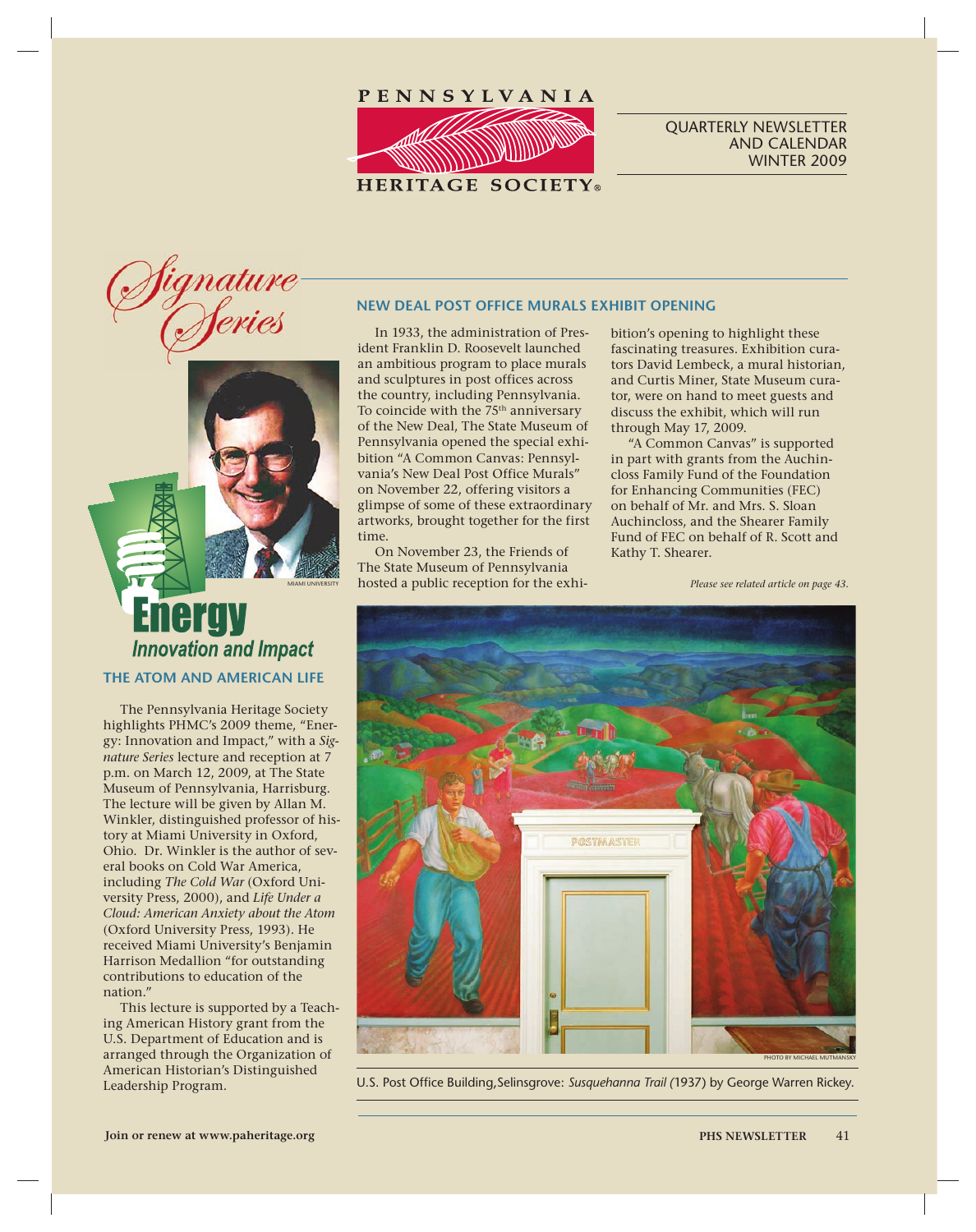# CALENDAR FOR JANUARY – MARCH 2009

Please note that special events may require fees in addition to PHS membership benefits or regular admission prices. Some historic sites and museums have modified hours during the winter season. Please contact desired destinations ahead to verify details.

# **SPECIAL EVENTS**

#### *BUSHY RUN BATTLEFIELD*

**Jeannette, (724) 527-5584 www.bushyrunbattlefield.com** *January 31* **Weapons Show** 9 a.m. – 4 p.m. *February 21* **Meeting and Lecture** 1 p.m. *March 27–29* **Ohio Country Conference** 9 a.m. – 5 p.m.

#### *GRAEME PARK*

**Horsham, (215) 343-0965 www.ushistory.org/graeme** *February 14* **Sweethearts Tours** 4:30 p.m.

#### *HOPE LODGE*

**Fort Washington, (215) 646-1595 www.ushistory.org/hope** *March 14* **Colonial Cooking Workshop** 10 a.m. – 4 p.m.

#### *JOSEPH PRIESTLEY HOUSE*

**Northumberland, (570) 473-9474 www.josephpriestleyhouse.org** *January 4* **Twelfth Day** 1 p.m. – 4 p.m. *March 29* **In Her Own Words, Women's History Month Program** 1 p.m. – 4 p.m.

### *PENNSYLVANIA ANTHRACITE HERITAGE MUSEUM*

**Scranton, (570) 963-4804 www.anthracitemuseum.org** *January 17* **Knox Mine Disaster 50th Anniversary Commemorative Program** 2 p.m.

#### *SOMERSET HISTORICAL CENTER*

**Somerset, (814) 445-6077 www.somersethistoricalcenter.org** *February 7, March 14* **Historia's Secrets: Historic Clothing-Making Workshop** 9 a.m. *March 19* **Genealogy Lecture: Land Patents, Warrants, Surveys** 6:30 p.m. *March 27–29* **School of Coopering** *Registration required.*

#### *WASHINGTON CROSSING HISTORIC PARK*

**Washington Crossing, (215) 493-4076 www.ushistory.org/washingtoncrossing** *January 31* **Bake Oven Class** 10 a.m. – 3 p.m. *February 14–15* **Cooking for Washington** 11 a.m. – 4 p.m. *March 7–8* **Charter Day** 9 a.m. – 5 p.m. *March 29* **Tavern Cooking Class** 10 a.m. – 3 p.m.

# **EXHIBITS**

#### *PENNSYLVANIA ANTHRACITE HERITAGE MUSEUM*

**Scranton, (570) 963-4804 www.anthracitemuseum.org** *February 1–28* **Black History Month Highlight: Anthracite Bust of Abraham Lincoln by C. Edgar Patience**

> *THE STATE MUSEUM OF PENNSYLVANIA* **Harrisburg, (717) 787-4980 www.statemuseumpa.org**

*Through May 17, 2009* "**A Common Canvas: Pennsylvania's New Deal Post Office Murals"**



Somerset Historical Center

### **DR. G. TERRY MADONNA: PENNSYLVANIANS AND PRESIDENTIAL ELECTIONS**

More than 130 guests joined the PHS and The State Bookstore on October 27 to glean timely political knowledge from noted pollster and Franklin and Marshall College professor G. Terry Madonna. Speaking just days before the presidential election, Dr. Madonna shared his insights on the current election based on elections in history, particularly in the 1980 race. Dr. Madonna is the author of *Pivotal Pennsylvania: Presidential Politics from FDR to the Twenty-First Century*, which explores Pennsylvania's role in politics beginning in the 1930s, and coincides with PHMC's celebration of the 75th anniversary of the New Deal.

PHMC historian Kenneth C. Wolensky provided commentary on the issues and policies of the current election from a twentieth-century perspective prior to Dr. Madonna's *Signature Series* lecture.

Dr. Madonna's book is available online at **www.pabookstore.com**.

The event was sponsored in part

by PennCord, the Pennsylvania Coalition for Representative Democracy.





Franklin and Marshall College Professor G. Terry Madonna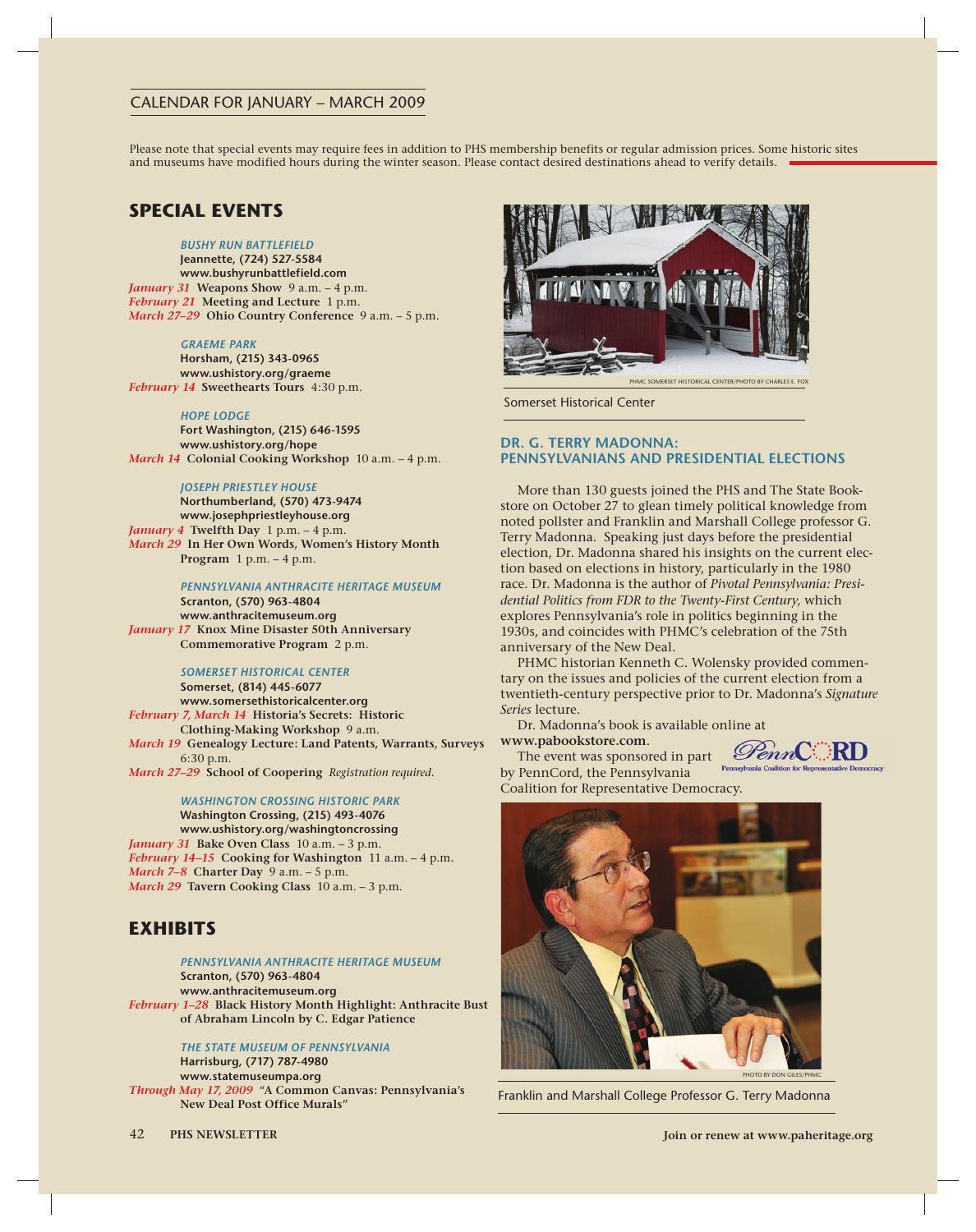#### **NEW DEAL POST OFFICE MURALS TOUR**

Twenty-six members and guests enjoyed a beautiful autumn day viewing New Deal era artworks installed in post office buildings throughout the Scranton and Wilkes-Barre areas on October 7. New Deal mural historian David Lembeck and State Museum curator Curtis Miner provided fascinating background stories about these artworks and their communities. The tour included stops at post offices in Freeland, West Scranton, Pittston, Kingston, and Plymouth, as well as the Pennsylvania Anthracite Heritage Museum in Scranton. Chester J. Kulesa, site administrator of the museum, hosted the group and provided a special behind the scenes glimpse of the museum's collections storage.

To learn more about these artworks, visit The State Museum of Pennsylvania's exhibition "A Common Canvas: Pennsylvania's New Deal Post Office Murals." The exhibit is co-curated by David Lembeck and Curtis Miner, with photographs by Michael Mutmansky.





PHS members and guests enjoyed discussing New Deal era post office artworks with David Lembeck (above, holding red folder) on October 7. Lembeck and Curtis Miner (left) at the Plymouth Post Office during the PHS New Deal Post Office Murals Tour.

#### **WELCOME NEW PHS MEMBERS!**

Cheryl E. Adams • Dawna Aiken • Daniel C. Arnold • Mr. and Mrs. Keith Bailey • David M. Barr • Samuel P. Black IV • Diana Breed • Sara H. Brower • The Brower Family • George M. Busch • Margaret A Callanan • John Canning • Rosemarie Carlucci • Joseph Carr • Russ and June Case • William Chambers • Georgianna Coles • J. D. Dawson Jr.• Cristin Edwards • Christina Edwards-Ronning • Mr. and Mrs. John Eichert • Ralph and Sherry Ellenberger • Karen Emery • Mr. and Mrs. Morton Feingold • M. J. Fischer • Donna Fisher • Mark Foley • Diann Frampton • Frederick Frey • Veronica Gabriel • Rebecca Gooden • Ehren and Jan Graber • Gail Guimond • Stephen J. Harmelin • William P. Harris • Lori Hawryluk • Ron and Pam Hoagland • Barbara Houston • Mr. and Mrs. Roy W. Kolb • Anne Krulikowski •

Greg and Kathleen Leedy • Caroline Leland • Lisa C. McCarty • Charles McDonald • Shawn McLaughlin • James Miller • Dianne Mitchell • Debbie Murdock • Pamela A. New • Clyde and Jeanne Patches • Ronald and Theresa Ratcliffe • Lorraine Reed • Simon Richter • Donald Robbins and Nancy Green • Rich and Julie Roberts • Christopher Roeben • The Rogers Family • Thomas E. Rotunno • Laura Salefski • Christian and Karen Shalters • Rowland and Diane Smith • Charles and Mary Stamm • Mike and Margie Strader • Charles L. Strayer • Harry A. Stutzman • Carolyn Tomaro • Susanne Tomlinson • Jeffrey L. Wallitsch • Donald Walters • Roger White and Ann King • Emily Sue Whitman • Edie Wilhide • Mike and Christi Wood